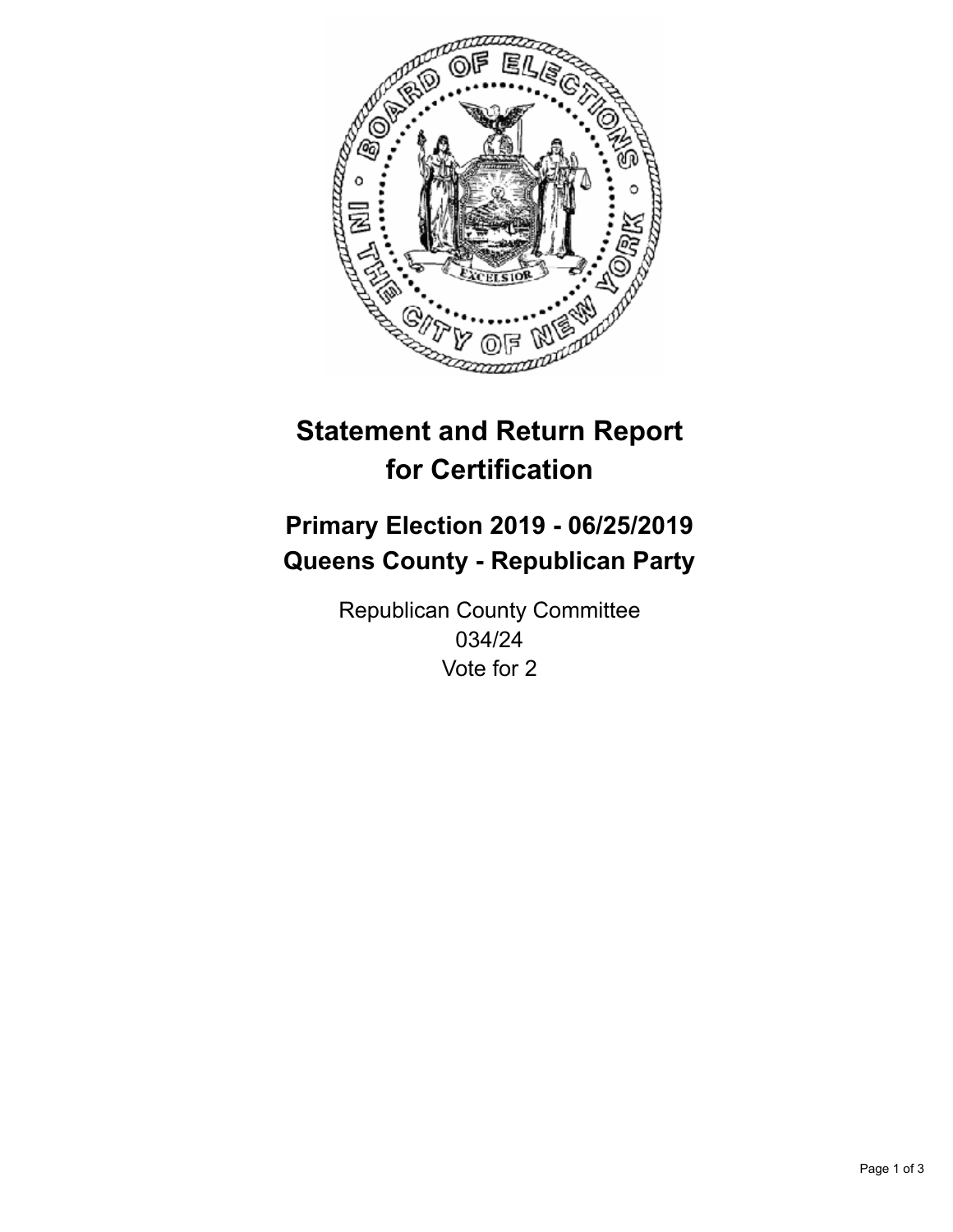

## **Assembly District 24**

| <b>PUBLIC COUNTER</b>                                    | 10 |
|----------------------------------------------------------|----|
| MANUALLY COUNTED EMERGENCY                               | 0  |
| ABSENTEE / MILITARY                                      | 0  |
| AFFIDAVIT                                                | 0  |
| <b>Total Ballots</b>                                     | 10 |
| Less - Inapplicable Federal/Special Presidential Ballots | 0  |
| <b>Total Applicable Ballots</b>                          | 10 |
| <b>MARIA DOKAJ</b>                                       | 4  |
| RICHARD T. HARRIS                                        | 8  |
| <b>LENA HARRIS</b>                                       | 7  |
| <b>Total Votes</b>                                       | 19 |
| Unrecorded                                               | 1  |